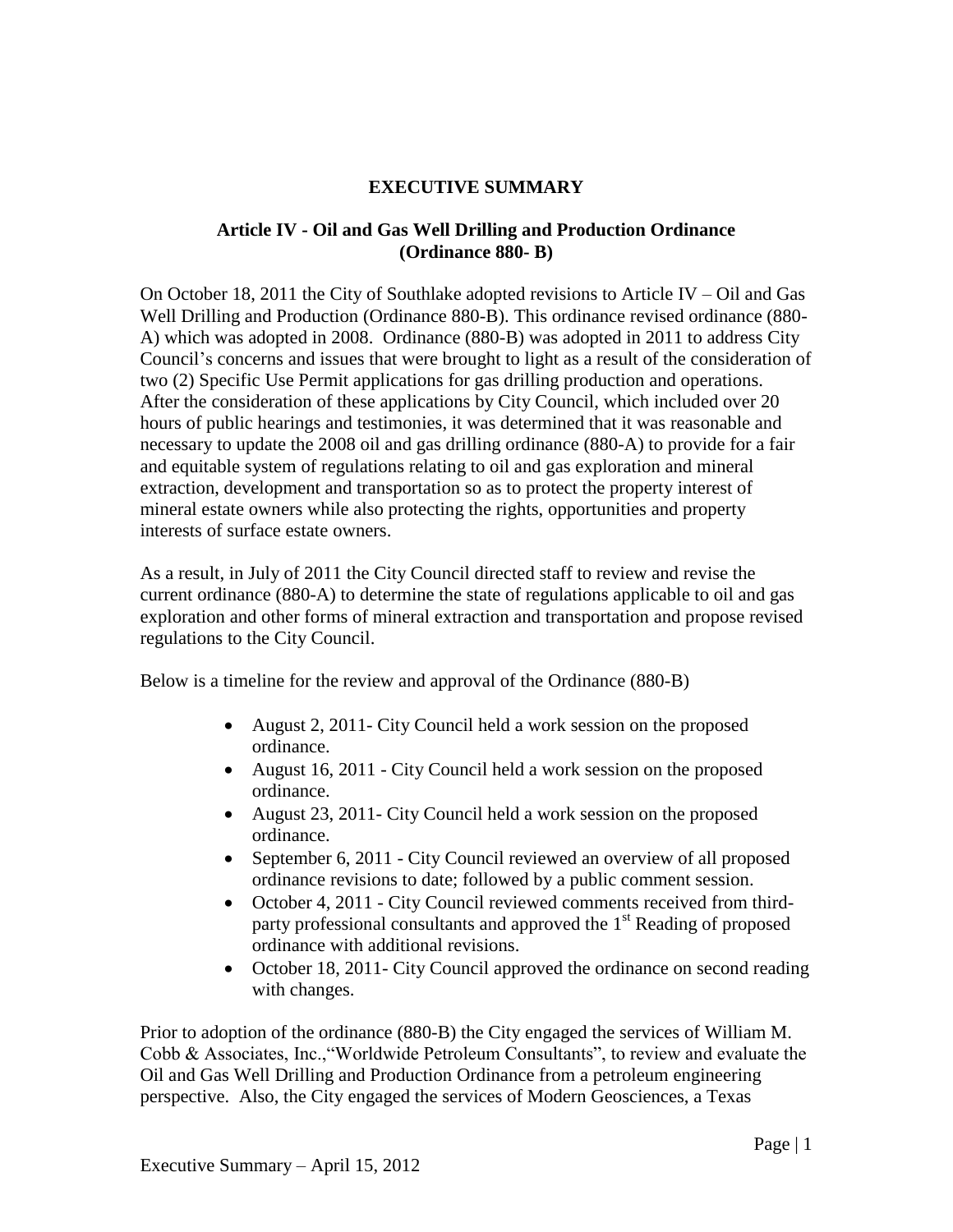Registered Geoscience Firm in order to evaluate the Oil and Gas Well Drilling and Production Ordinance from an environmental and geosciences perspective.

A summary of the major changes to the ordinance (880-B) are below:

- Added or amended the following definitions (Section 9.5-222): Blind/shear ram; Christmas Tree; Drill Site; Environmentally Sensitive Areas; Fresh Water Intermittent Stream; Freshwater Perennial Stream; Freshwater Pond or Lake; Green Completion; Leak Detection and Compliance Plan; Lightning Arrester; and Supervisory Control and Data Acquisition.
- Amended the variance procedure section to provide clarifying language regarding the processing of a request (Section 9.5-223).
- Added a Taking Determination Section (Section 9.5-225).
- Prohibited drilling activity within a public park (Section 9.5-232).
- Added regulations and submission requirements associated with a seismic survey permit (Section 9.5-233).
- Added regulations and submission requirements associated with a well permit including (Section 9.5-234):
	- The City may engage a third party consultant or engineer to review information submitted;
	- Color renderings of all equipment;
	- Storm water prevention plan (SWPPP);
	- Hazardous material plan be filed with the appropriate city officials and include HAZMAT and fire department response times.
	- Current material safety data sheets detailing all hazardous and nonhazardous materials and chemicals and include all types, quantities, volumes and concentration of all additives used in drilling, completion and fracturing.
	- Outlining the required components (submission information) of the emergency response plan;
	- Outlining the required components (submission information) of the noise management plan;
	- Proposed schedule detailing the timing of all landscaping, screening, fencing be provided;
	- Landscape irrigation plan shall be designed by a State of Texas licensed landscape architect and that all trees be irrigated by a bubbler system;
	- A detailed evacuation plan for assisted living or nursing care facilities;
	- Leak Detection Compliance Plan;
	- Green Completion Plan;
	- Gas Dispersion Model and Risk Assessment;
	- Blast Study;
	- Cement Casing Program;
	- Continuous Air Quality Monitoring Plan;
	- Continuous Water Testing Plan;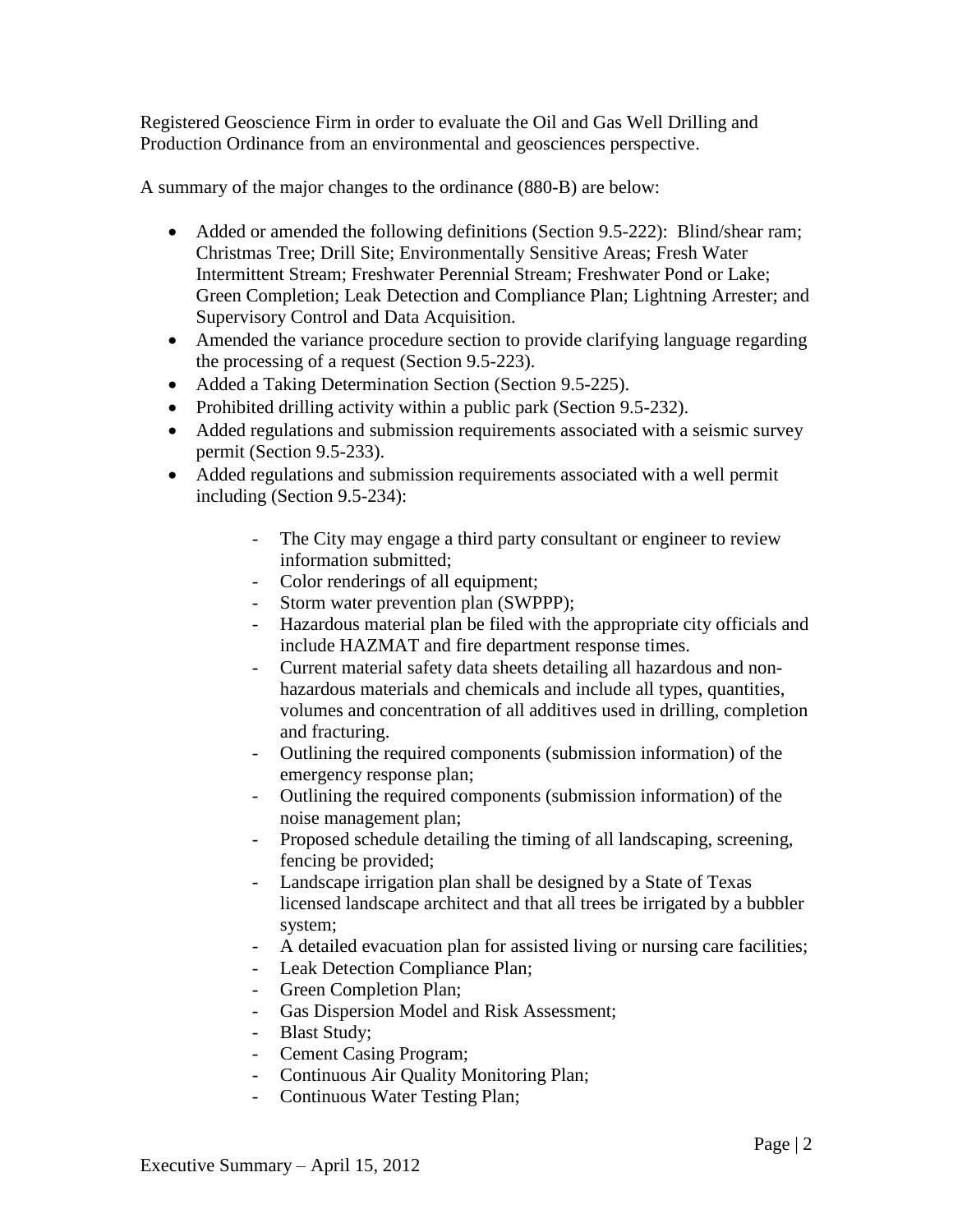- Traffic Impact Analysis Study;
- Color renderings and a line of site analysis of the site as viewed from the adjacent right-of-way;
- A list of green compounds that will be employed;
- Supervisory Control and Data Acquisition Plan;
- Soil Sampling Plan; and
- Site Lighting Plan.
- Require a deposit into an account with the City for \$50,000 for each drill site containing a well permit from which the City may reimburse itself for actual administrative expenses, consulting fees, contracting fees or the funding of inspector position(s) (Section 9.5-234).
- Increased insurance amounts as follows (Section 9.5-237):
	- Bodily injury and property damage coverage of the annual general aggregate from \$20,000,000 to \$25,000,000;
	- Environmental impairment coverage for a minimum combined single limit coverage from \$10,000,000 to \$25,000,000;
	- Automobile liability for a minimum combined single limit coverage from \$10,000,000 to 20,000,000; and
	- Excess (or umbrella) liability coverage increased from \$10,000,000 to \$25,000,000.
- Require that a quarterly extended gas report be provided to the City (Section 9.5-239).
- Added or amended the following on-site operation requirements (Section 9.5- 242):
	- Added a setback distance of 500' from any City owned pubic park;
	- No permanent equipment shall be visible from adjacent rights of way or residential property;
	- Air quality testing including baseline testing, continuous air monitoring, and field inspection monitoring ;
	- Blow-out prevention;
	- Chemical and materials storage;
	- Secondary containment system;
	- Water testing including base-line testing of all wells and surface water features within 2,000' and continuous quarterly testing once construction of the first well begins;
	- Vapor recovery system;
	- Fracturing process shall not be completed until a sales line is in place to service the well;
	- Green completion methods;
	- Exhaust muffler or an exhaust muffler box must be used on internal combustion engines;
	- Tanks must be placed a minimum of 300' from any other fuel source;